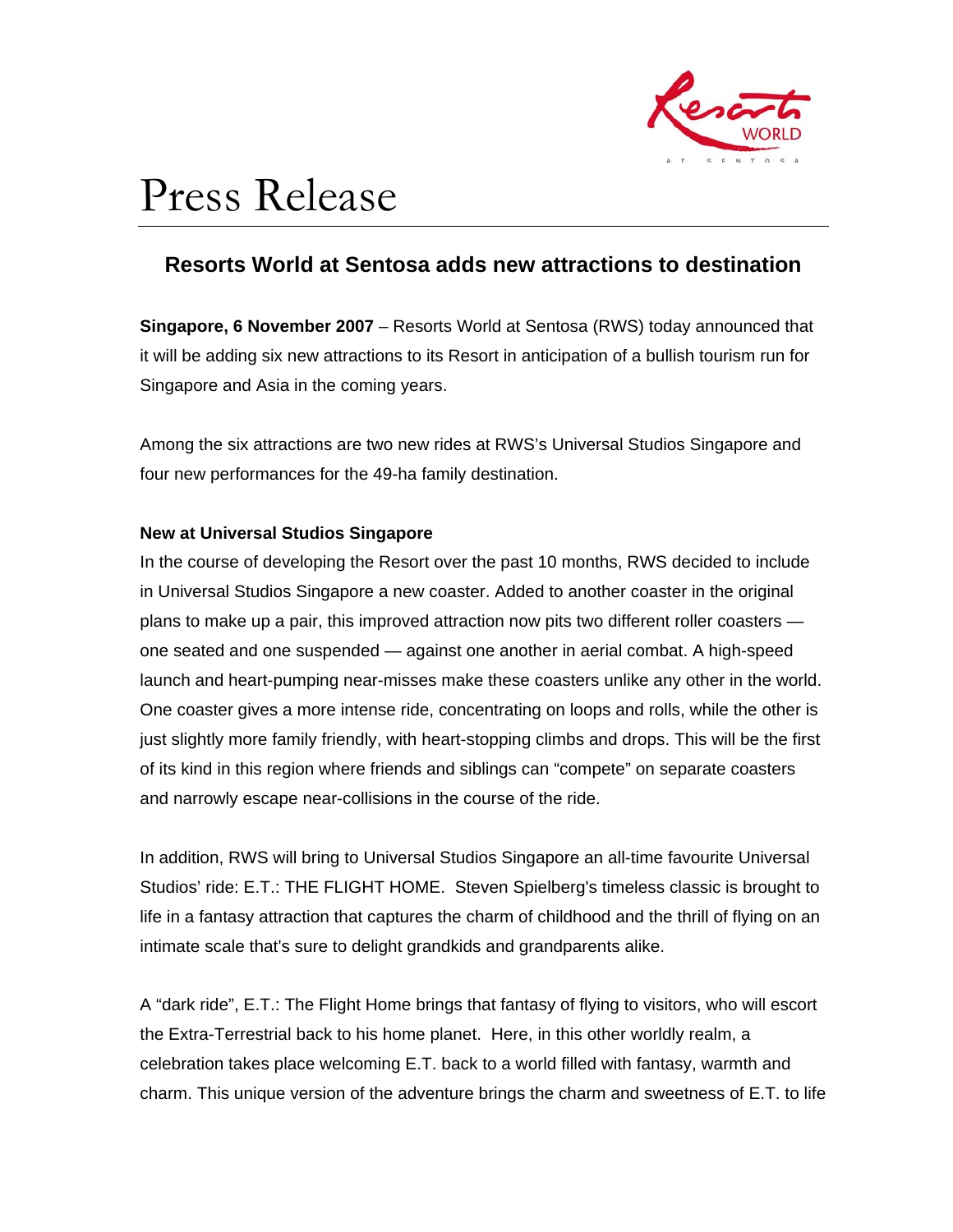in a flying adventure tale that is language independent-for guests from China, India, Malaysia, Indonesia, and Singapore.

With 22 rides, Universal Studios Singapore ranks among the largest theme parks in the world. It will now have 24 attractions to make it an even more compelling destination.

## **More entertainment**

For its entertainment offerings, RWS is bringing four new shows that feature multi-media, light and sound effects to add to the three public performances that it proposed in its bid for the IR in 2006. Together, this enriched entertainment platter will draw visitors to the many dining, nightspot and retail outlets on RWS's premises. Four-time Emmy awardwinner Jeremy Railton is designing several of these acts, which details will be unveiled later.

To account for the enhancements, RWS has revised its budget from S\$5.2 billion to S\$5.75 billion. With a further contingency provision of S\$250 million the overall budget rises to S\$6.0 billion. The revised budget also takes into account improvements made to hotels and resort design for our higher-value guests, transportation and access infrastructure in the Resort, and the rising costs of construction. S\$5.75 billion represents a 10 per-cent increase to the original budget of S\$5.2 billion. If the further contingency provision is included it would represent a 15% increase.

RWS's chief executive officer Tan Hee Teck said that these enhancements will allow RWS to tap on the rising affluence of the middle-class in Singapore's key tourism markets, who hold higher spending power. Therefore, the projected returns of the Resort, despite the higher budget, are unlikely to be affected. "We are bullish in our visitor arrival projections. With the economies of China and India growing at unabated speed, we expect to see visitors who will spend more,'' Hee Teck said.

Singapore's rising construction costs have affected developers islandwide, said RWS's senior director of projects Mr Michael Chin. "We have been able to lock in the prices of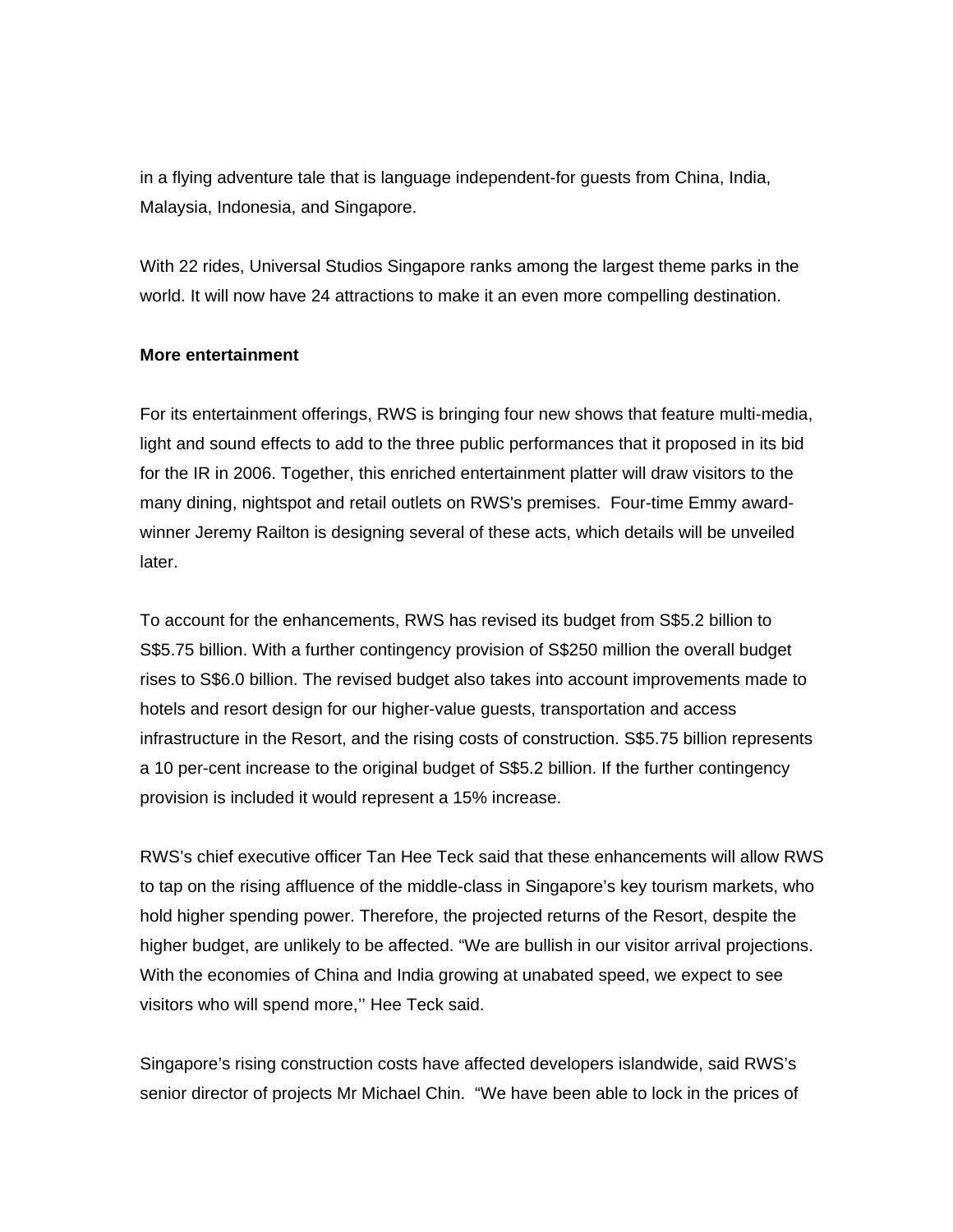concrete and structural steel at very competitive prices. Labour costs and margins of contractors, however, have risen significantly.''

# **Construction on track**

Construction is on track for the resort's soft opening in early 2010. More than 50 per cent of the overall excavation, piling and reclamation works in the resort have been completed. More than S\$600 million in construction contracts that range from road diversions works to reclamation and the basement carpark works having been awarded to date. Another S\$1 billion worth of building contracts will be awarded by early 2008. Building works on Universal Studios Singapore began last month, in October 2007.

- ends -

*Note to Editors: please use the following credits for visuals:* 



**ET.jpg:** E.T.: THE FLIGHT HOMETM & ©Universal Studios. E.T. THE EXTRA-TERRESTRIALTM & ©Universal Studios and Amblin Entertainment. UNIVERSAL STUDIOS SINGAPORETM & ©Universal Studios.



**Railton\_lake.jpg:** ©Resorts World at Sentosa. *Photo caption:* A wondrous spectacle of fire, lasers, water and music play to guests in this Jeremy Railton creation at the Festive Walk for Resorts World at Sentosa.